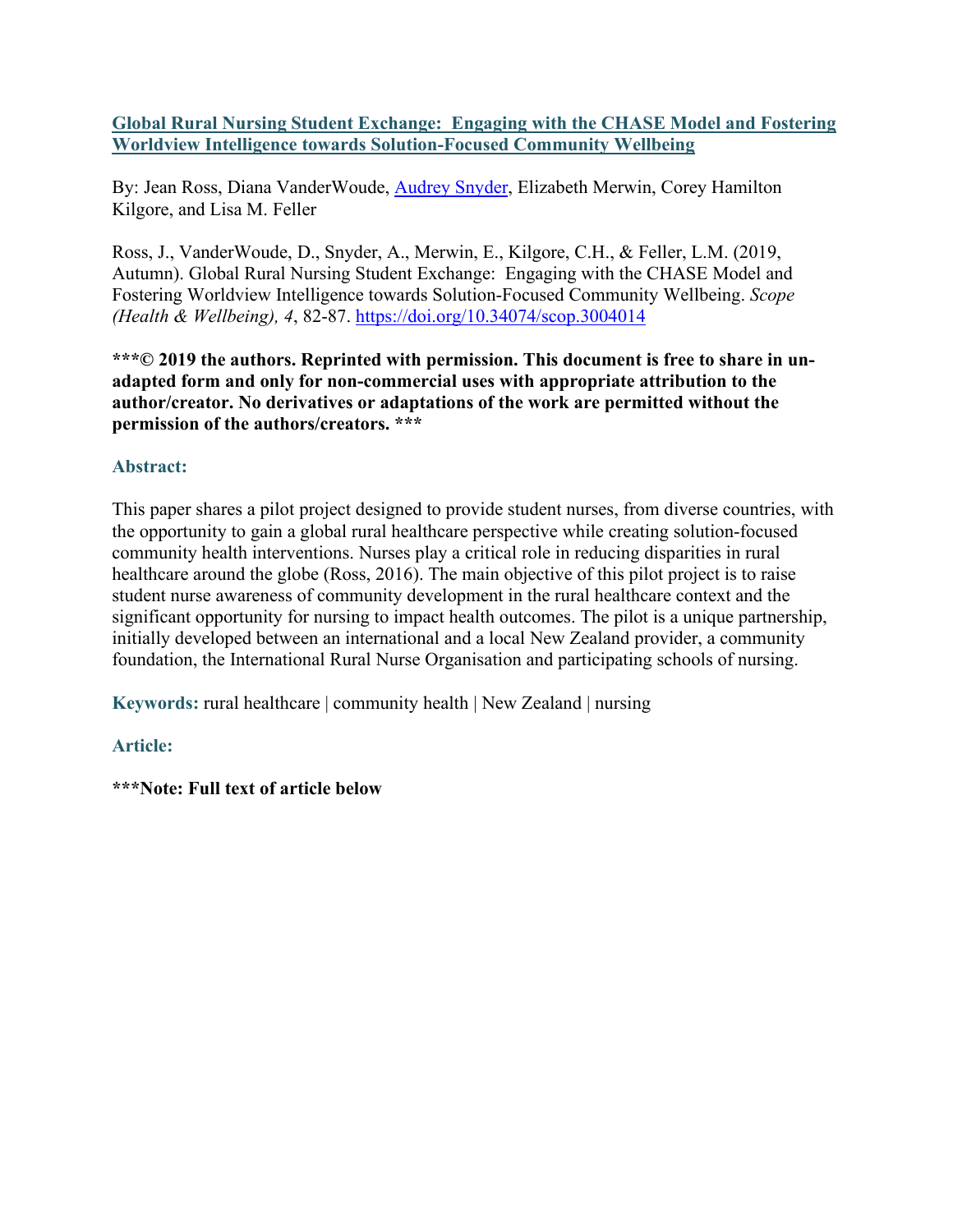# GLOBAL RURAL NURSING STUDENT EXCHANGE: ENGAGING WITH THE CHASE MODEL AND FOSTERING WORLDVIEW INTELLIGENCE TOWARDS SOLUTION-FOCUSED COMMUNITY WELLBEING

Jean Ross, Diana VanderWoude, Audrey Snyder, Elizabeth Merwin, Corey Hamilton Kilgore and Lisa M. Feller

## INTRODUCTION

This paper shares a pilot project designed to provide student nurses, from diverse countries, with the opportunity to gain a global rural healthcare perspective while creating solution-focused community health interventions. Nurses play a critical role in reducing disparities in rural healthcare around the globe (Ross, 2016). The main objective of this pilot project is to raise student nurse awareness of community development in the rural healthcare context and the significant opportunity for nursing to impact health outcomes. The pilot is a unique partnership, initially developed between an international and a local New Zealand provider, a community foundation, the International Rural Nurse Organisation and participating schools of nursing.

Guided by the Community Health Assessment Sustainable Education (CHASE) model (Ross, Crawley & Mahoney, 2017), the student nurse learners participating in this pilot will be working collaboratively with local students to identify the health needs of an aligned rural community over a three-week period. The CHASE model will be adapted to accommodate both the learners and international needs. Also, students will be exposed to the Worldview Intelligence Model (Nagel & Jourdain, 2019) to equip them to lead inclusive conversations and build strength from cultural and geographical differences. The pilot will use videography and photo image as a medium to document the students' learning journey (Garner, 2014; Leipert & Anderson, 2012) and share that journey with a larger audience, while also co-creating a model for international academic practice and community foundation partnerships.

## BACKGROUND

The rural population accounts for almost half of the total global population, and people in rural areas often suffer more than their suburban and metropolitan counterparts due to lack of access to healthcare, which is in turn related to the lack of providers including specialists, travel issues and/or cost (Jones, Parker, Ahearn, Mishra, & Veriyam, 2009). Those living in rural areas are more likely to develop and succumb to heart disease, cancer, chronic lower respiratory disease and stroke, or die from unintentional injury (Moy, Garcia, Bastian, Rossen, Ingram, & Faul, 2017). The infant mortality rate is higher among rural children and life expectancies for men and women in isolated regions are less than those in urban areas (Ely et al., 2017).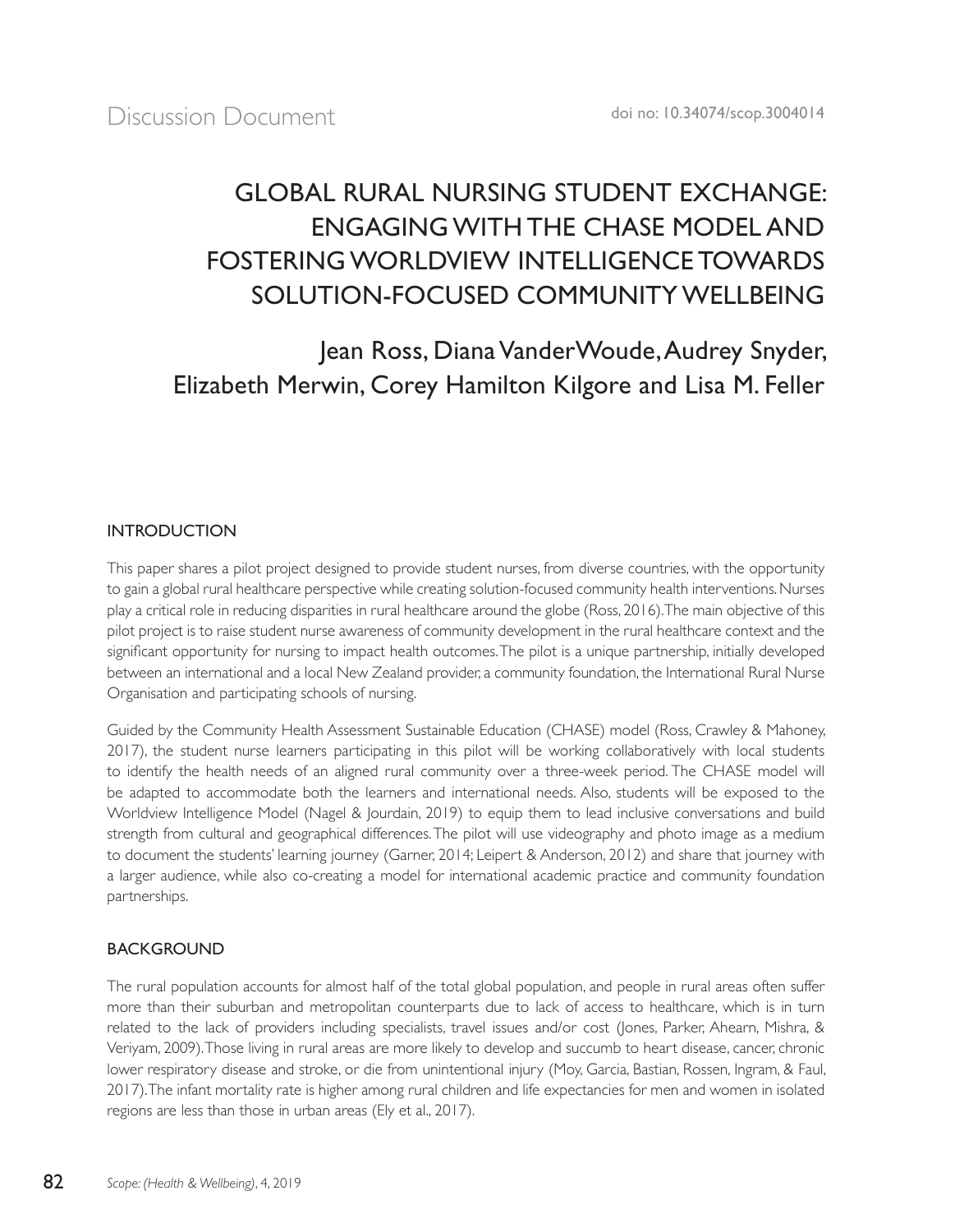According to analysts at the Kaiser Family Foundation in the United States, isolated rural populations often develop collective customs and habits that directly affect their health (Orgera & Artiga, 2018). For instance, Alaskan Natives, American Indians, African Americans and Hispanic individuals living in rural regions are more likely to avoid seeking routine and emergency medical care than white residents, due to both historical obstacles to healthcare access and other variables such as language. Others living in rural communities indulge in long-standing negative personal habits that adversely affect their health. According to research from the US Department of Health and Human Services (HHS), rural adults are more likely to abuse alcohol and drugs, smoke cigarettes and lead sedentary lifestyles (Gamm, Hutchison, Dabney, & Dorsey, 2010). These practices may lead to the development of chronic health conditions.

Health disparities are also found in the New Zealand population and are associated with socioeconomic deprivation and poor health outcomes including the incidence of mortality, hospitalisations, health risk factors, chronic disease and many acute conditions (Hogarth & Rapata-Hanning, 2015). Life expectancy is similar for both rural and urban populations in New Zealand. However, there is a difference in life expectancy between Mäori and non-Mäori populations (Hogarth & Rapata-Hanning, 2015). Rural Mäori (the indigenous population of New Zealand) have a shorter life expectancy than urban Mäori, with 1.2 years difference for women and 1.5 years difference for men (National Health Committee, 2010). Mori experience a higher rate of cancer, a higher incidence of obesity and higher rates of chronic illnesses stemming from obesity (Hogarth & Rapata-Hanning, 2015). Chronic illnesses such as diabetes mellitus, coronary heart disease, stroke and high blood pressure are also more common among Mäori (Hogarth & Rapata-Hanning, 2015).

According to Rural WONCA (an active network of rural family doctors and rural academics from each of the world's regions), despite the huge differences between developing and developed countries, access is the major issue in rural health around the world (Couper, Strasser, Rourke, & Wynn-Jones, 2015). Even in countries where the majority of the population lives in rural areas, resources are concentrated in the cities. All countries have difficulties with transport and communication, and all face the challenge of shortages of doctors and other health professionals in rural and remote areas.

Nurses make up the largest segment of the global healthcare profession (WHO, 2013) and are in a position to play a critical role in reducing rural health disparities (Ross, 2016). Rural nurses need broad-based knowledge, a cradle-to-grave perspective on health and to be committed to learning to work and collaborate in new models of healthcare (Ross, 2016). They must also be capable of working with the rural community to gather and analyse population-level data; promote wellness and disease prevention; assist in adopting and disseminating best practices for population health; and identify patients who are at greater risk of disparities, necessitating greater outreach efforts (Ross & Crawley, 2018).

#### THE PILOT PROJECT

The pilot project is designed to provide student nurses (the learners), from diverse countries, with the opportunity to gain a global rural healthcare perspective while creating solution-focused community health interventions. These interventions are in alignment with the United Nations Sustainable Development Goals (United Nations, 2019). In order to provide learners with the skills and confidence to undertake community development as it relates to health, learners will engage with the CHASE model that provides nurses with a method to undertake a valid research process while gathering data related to health outcomes. For nurse educators, the CHASE model gives student nurse learners the opportunity to impact positively on health outcomes and reduce disparities.

The brief of this pilot project is to work initially in partnership with two rural communities (regional and international) to generate data with which to inform and adapt the original CHASE model, which was designed by Ross et al. (2017) from the School of Nursing at Otago Polytechnic, Dunedin, New Zealand. The CHASE model is recognised internationally as a valid tool that can be adapted to individual countries' needs in order to reduce rural health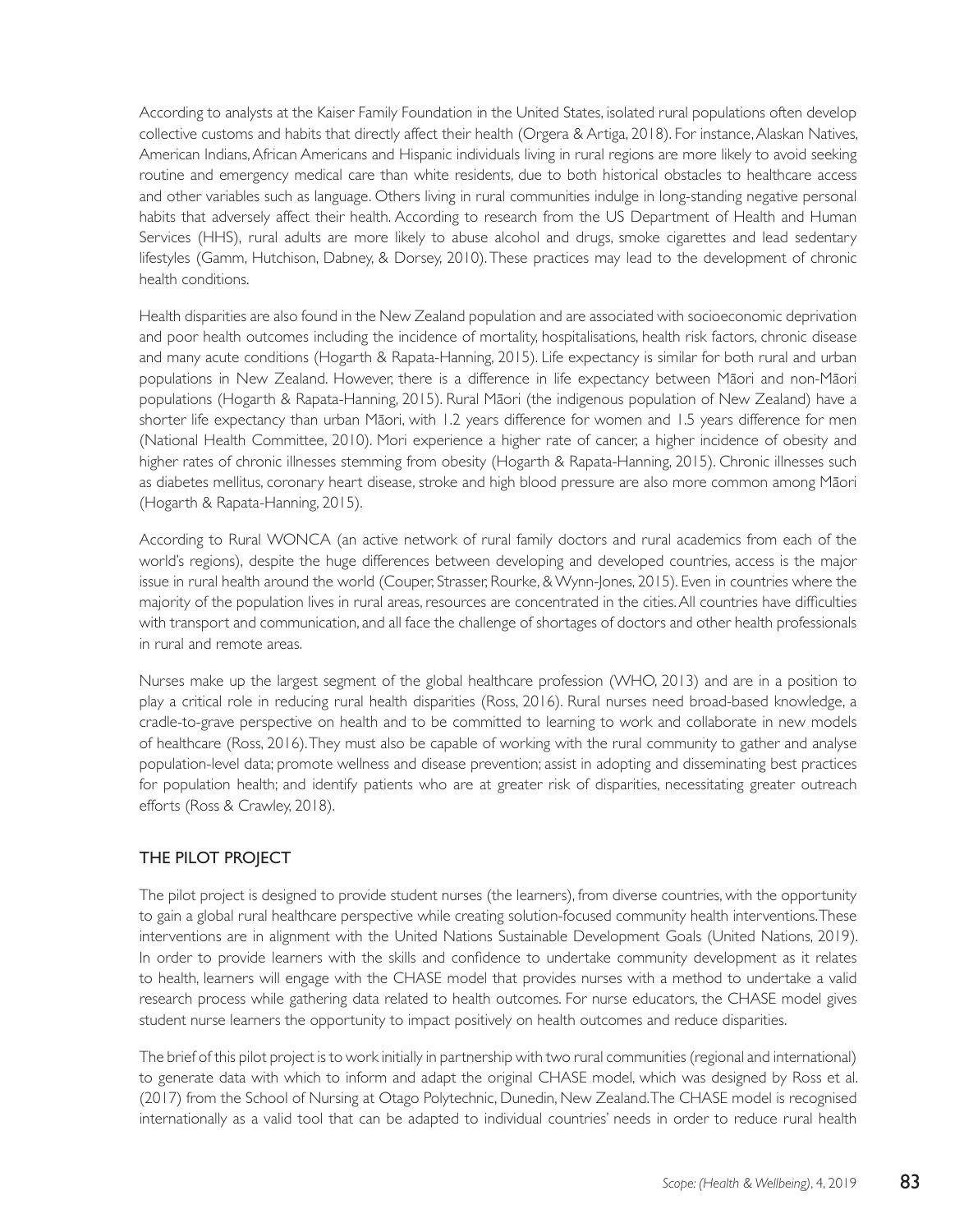disparities and as a teaching and learning tool in the area of community development for undergraduate nurse learners. It is therefore envisaged that this model will be adapted to meet the needs of global learners and the identified community/s, and will enhance the viability, utilisation and implementation of healthcare delivery in rural regions across the globe. The adapted CHASE model will also augment the collaborative relationships of student nurse learners in the global landscape and will inform nursing curricula and teaching and learning internationally.

In addition, to complement the CHASE model, students will be exposed to the Worldview Intelligence Model (Nagel & Jourdain, 2019) to equip them to lead inclusive conversations and build strength from differences. Worldview Intelligence concepts offer an approach to exploring assumptions, beliefs and value systems in reflective and curious rather than adversarial or defensive ways, providing the potential for more comprehensive approaches and solutions. In addition, the pilot will begin with a cultural and contextual orientation phase and will close with a reflective debrief process.

## PROJECT OBJECTIVES

A primary objective of the rural nursing student exchange programme will be to evaluate whether the CHASE model can be adapted for use in rural communities throughout the world. While in America, students from New Zealand will utilise the CHASE model to guide community assessment and intervention in the mountainous region of rural Appalachia, home to high numbers of poverty-stricken and medically underserved individuals and families. This region will provide rich opportunities to develop impactful community-based interventions. With a grounding in the CHASE model, students will gain experience working collaboratively with local practitioners and members of the interprofessional team as they care for this rural population.

Similarly, students from America will work alongside faculty and students in New Zealand to implement the CHASE model while designing community-based interventions. Learners in the rural nursing student exchange program will earn academic credit for population-health nursing requirements. As part of their experience, students will engage in debriefing and reflection about the unique aspects of rural nursing practice and the need to develop proficient nurse generalist skills in order to meet the complex needs of rural populations. Students will be exposed to the Worldview Intelligence Model so that they are equipped to lead inclusive conversations and build strength from differences.

In addition to encouraging intellectual exploration the Worldview Intelligence concept offers the potential for more comprehensive approaches and solutions to emerge on a spectrum of issues ranging from mildly oppositional to completely divisive to seemingly unsolvable (Nagel & Jourdain, 2019). The five principles of Worldview Intelligence are:

- 1. Each of us has a unique worldview (as does each organisation, community, system and culture)
- 2. Worldview Intelligence is a relational approach, recognising that individual and collective experiences are locally and socially constructed
- 3. The ability to hold and invite multiple perspectives (or worldviews) allows us to build strength from differences, to make better decisions and to make progress on issues that matter
- 4. It is in the intersections between worldviews where the greatest opportunities and innovations lie
- 5. Worldviews shift and change, and we can be intentional about how this process is invited.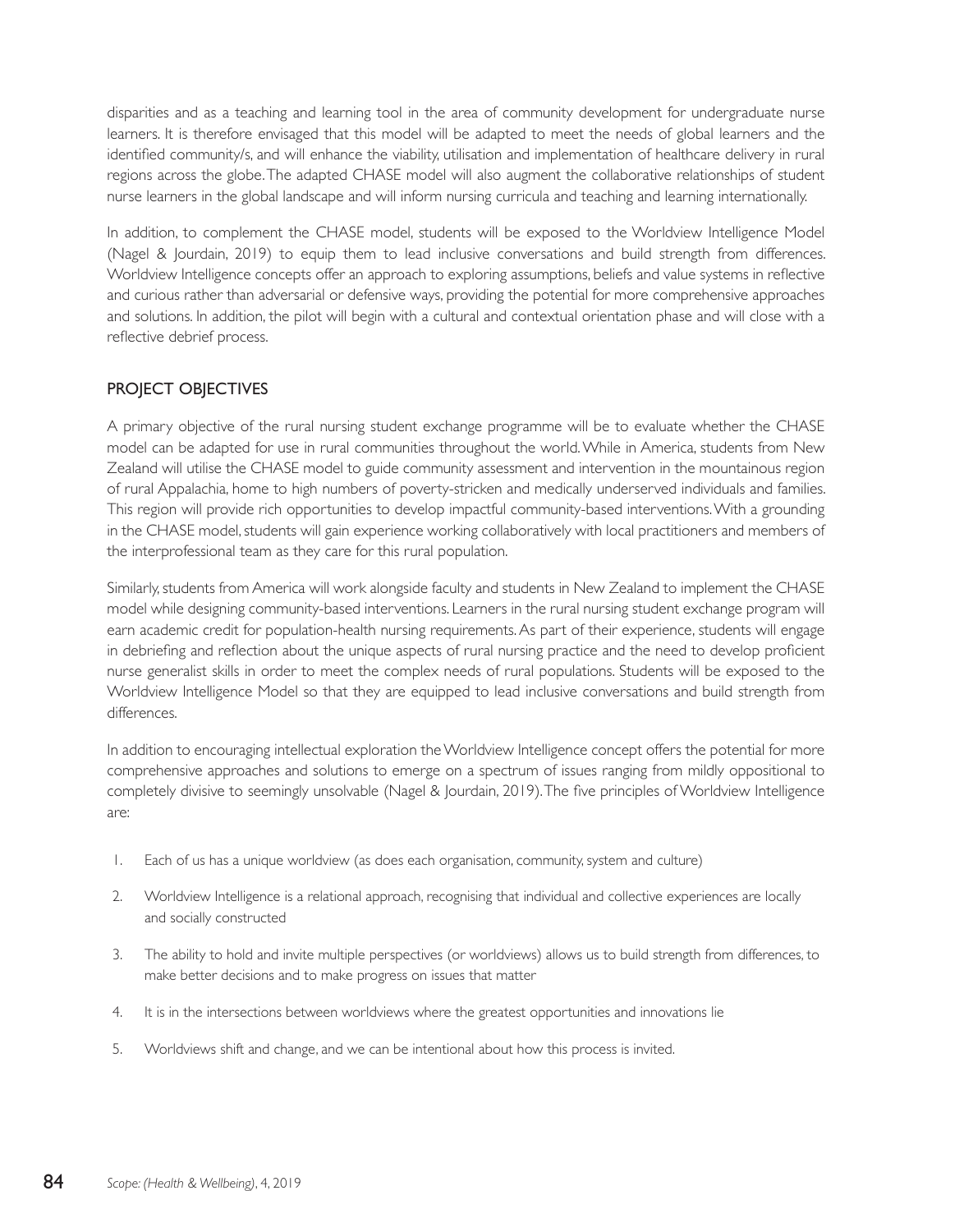#### PRESENTATION OF PILOT

For the purposes of this project, students will receive instructions on the concepts behind the photovoice method including ethical considerations and the participant's use of camera or video to minimise risk to patients/clients (Garner, 2014; Leipert & Anderson, 2012). The specific goals of the photovoice project are to

- enable students to record and reflect on the rural culture experience and identify strengths and challenges in the rural environment,
- promote critical dialogue and knowledge about rural culture and health through large and small group discussion of photographs and videos.

#### FUTURE COLLABORATION

Future work will adapt the CHASE model to accommodate the specific requirements of each organisation and/ or country's individual needs and requirements. This work will ensure that the model will demonstrate strategic foresight, guide student learning and make a difference to the health of rural people, globally. These efforts will capture the changes achieved through the media, in written form, videography and photo image, and will be shared nationally and internationally. Further opportunities for publication will be available while engaging with the global contemporary worldview in alignment with the WHO and United Nations 17 Sustainable Development Goals, with collegial international multidisciplinary engagement including the International Rural Nurse Organisation and dissemination of findings.

In 2022 additional funding will be sought to establish an International Community Development Symposium hosted by Otago Polytechnic in Dunedin, New Zealand, and to bring together the international fellows aligned with this project. The aim will be to establish a Global Centre for Community Sustainable Resilience. One intention of this group will be to compile a book based on our community development work, data collection and analysis, as well as the impact of this work on community healthcare outcomes and reduction of health disparities.

Jean Ross (<sup>10</sup> 0000-0003-2467-9233) RN, BN, MA Nursing, PhD, FCNA (NZ) is associate professor in nursing at Otago Polytechnic, Dunedin, New Zealand. She has more than 25 years' experience of working with the rural nursing workforce including the areas of research and education. Jean's work with rural nurses began in 1994 with the establishment of the National Centre for Rural Health in New Zealand, of which she was co-director. Jean has published two books and numerous journal publications.

Diana VanderWoude, RN, MS is the Sanford Health HR senior executive director of leadership, education and development, Sanford Health, Sioux Falls, South Dakota. Diana has 37 years' experience in healthcare and oversees learning strategies, career development and talent management across her institution. She has held leadership roles at state and national levels and serves on various boards and advisory councils. Previously, she was executive director for the SD Board of Nursing. Education and workforce development are core to her passion as a leader; Diana's work often involves strategic planning, collaborative partnerships, team-building and innovative program development.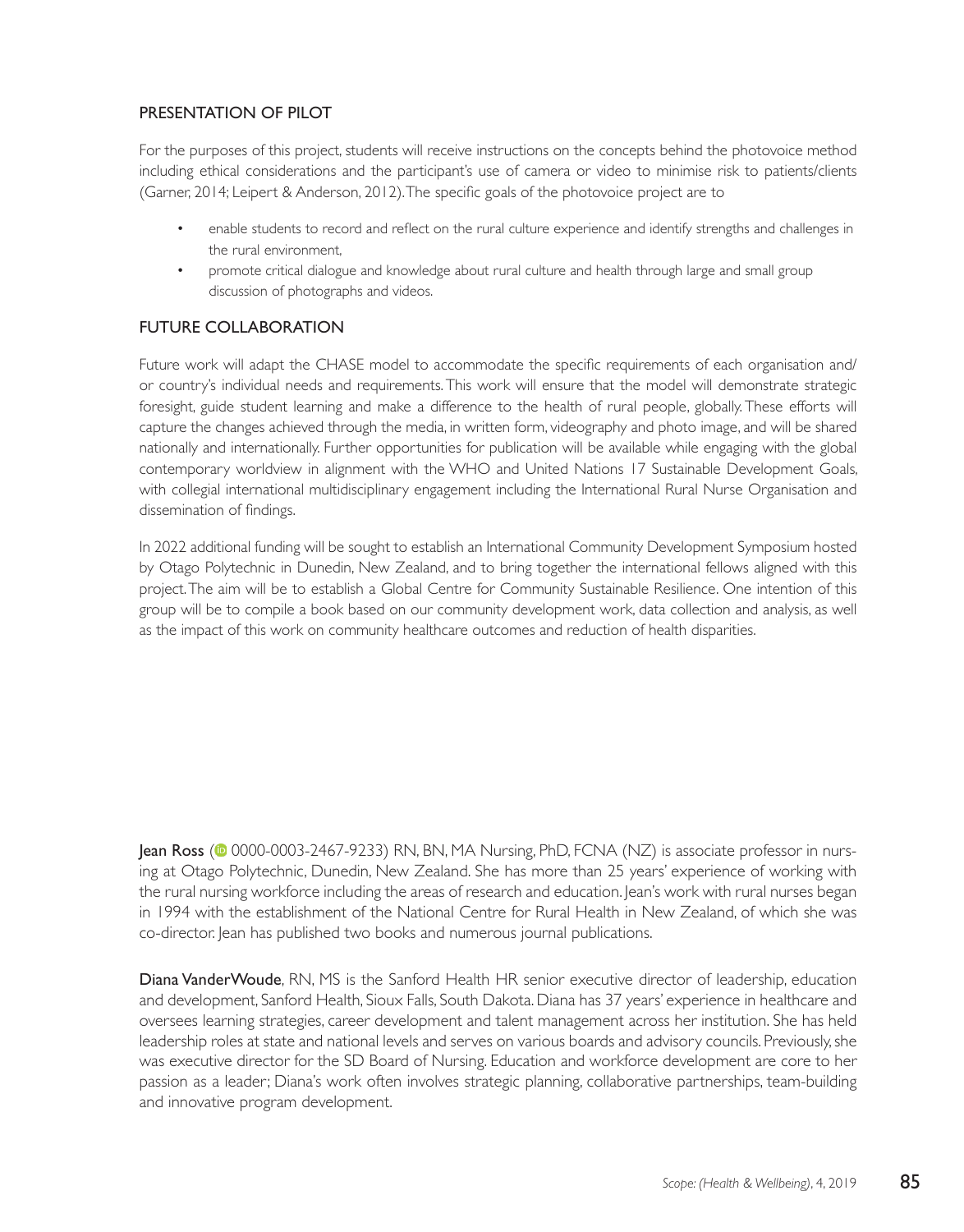Audrey Snyder PhD, RN, ACNP is an associate professor and associate dean for Practice and Innovation in the School of Nursing at the University of Northern Carolina-Greensboro. Audrey's clinical and research interests include nursing education, rural underserved populations and evaluating methods to improve access to care in the US and globally, emergency medicine, disaster preparedness and response, engaging communities and international health and nursing history. She is a dynamic education and healthcare professional, with 35 years as a nurse and 20 as a nurse practitioner. She is certified as an Acute Care and Family Nurse Practitioner and gained a PhD in nursing from the University of Virginia in 2007. She is president of the International Rural Nurses Organization.

Elizabeth Merwin, PhD, RN, FAAN is dean and professor at the University of Texas at Arlington. Elizabeth is an accomplished nursing and health services researcher whose work has focused on improving care for underserved populations, particularly those in rural communities and minority populations. Her research programme has been consistently funded by NIH and other external funding agencies. Currently, she is conducting a study of the US Medicare population titled Reducing Health Disparities in SMI, Rural and Minority Populations. Previously, she was the director of a National Institutes of Health/National Institute of Nursing research programme where she was involved in many pilot studies including one on the incorporation of technology into care delivery. Earlier in her career, she was associate director and then director of a NIMH-funded rural mental health centre. She recently completed service as president of the Rural Nurse Organization.

Corey Hamilton Kilgore BS (Psychology), MS (Industrial/organisational Psychology) is executive director, Matson Halverson Christiansen Hamilton (MHCH) Foundation, Kimball, South Dakota. Corey is responsible for executing the mission of improving quality of life and creating opportunities for rural enterprise development. This work has mainly comprised programs that recognise the role of community development in rural health and those leveraging healthcare as a driver for rural economic development. Corey is an organisational development specialist with extensive experience in designing and applying organisational development and change management strategies and plans. Prior to joining MHCH, she was a senior change management consultant with both Ernst & Young and Hewlett Packard Corporation.

Lisa M. Feller, EdD, RN, CNE is academic director and associate professor, University of South Dakota Department of Nursing Pierre, South Dakota. Lisa has over 20 years of experience in nursing education, with expertise in adult health, rural health, leadership and quality improvement. She was a member of the Quality and Safety Education for Nurses (QSEN) pilot project and has provided consultation to nursing programs on the integration of QSEN competencies in curricula. In addition, Dr Feller has worked closely with community and practice partners to implement workforce development models in rural settings.

Correspondence to: Jean Ross, Otago Polytechnic, Dunedin, New Zealand. Email: jean.ross@op.ac.nz